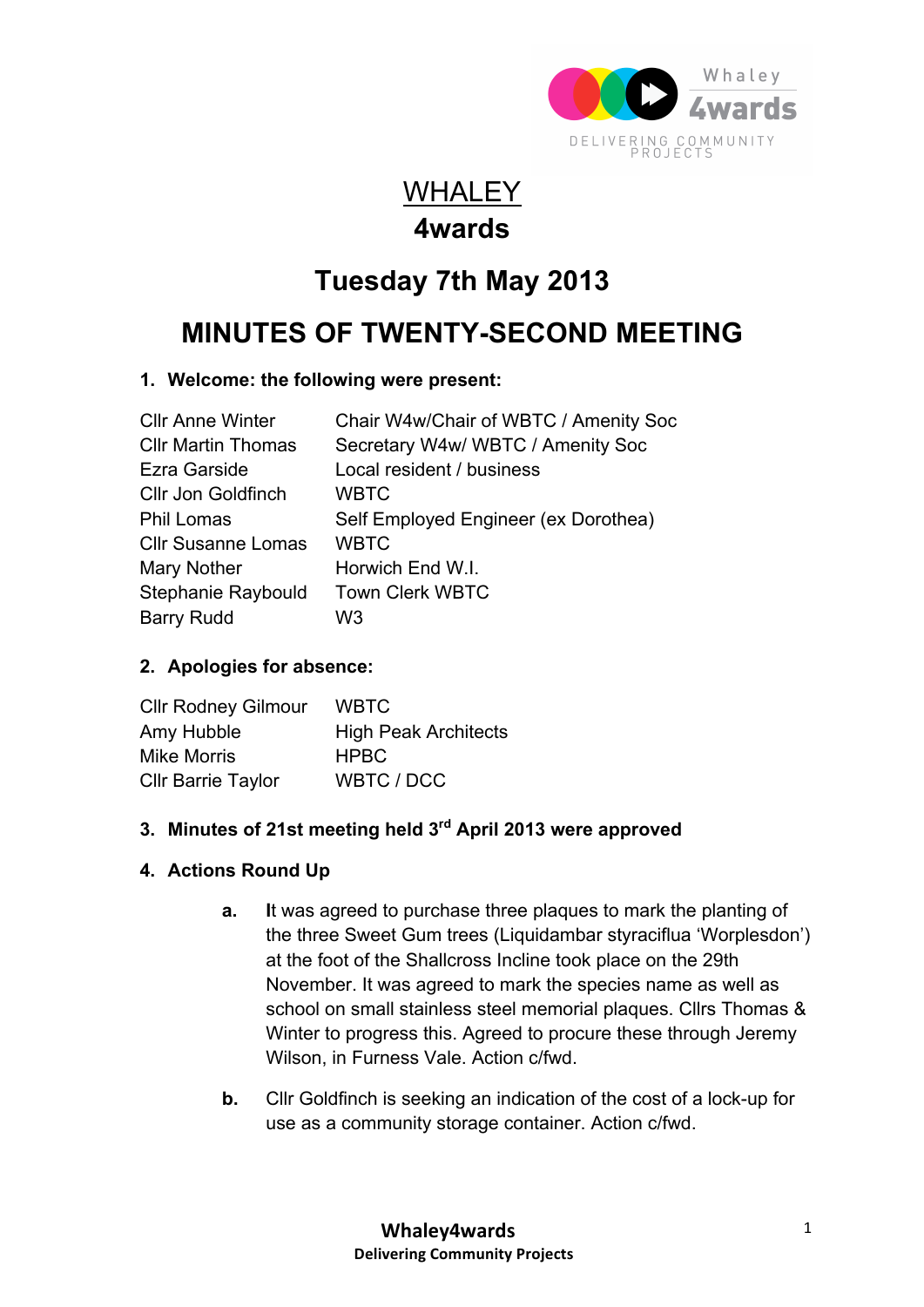

- **c.** Robinson's have now offered a 25-year lease at £2k pa for both the toilet area and the garage. The Town Clerk is negotiating Terms & Conditions.
- **d.** Cllr Thomas will attend to the repair of the bench on Footpath 91. Action c/fwd
- **e.** The restoration of the 'heritage' cast iron litterbins, the work will commence when the weather allows.
- **f.** Re disability access to the bottom of the Whaley Incline; Phil Wiggans (HPBC) has recently advised George Hill that the materials are on order.
- **g.** DCC have installed a sign opposite the Tesco exit saying "Whaley Bridge Canal Basin". Cllr Thomas to thank DCC.
- **h.** Regarding interpretation boards: Mary Nother is working on a design for one at the base of the Whaley Incline, Cllr Thomas on one for the Linear Park (Bridge 43) and The Town Clerk on that for the base of Shallcross Incline. Mary Nother has obtained new photos from John Morten. Actions c/fwd
- **5.** Community Information Point (Red Tele Box)
	- **a.** Work commenced 7 May 2013.
	- **b.** Friends of Station to be consulted over the positioning of the Zinc Embossed Plaque.
	- **c.** Peter Read is making a site visit on 8<sup>th</sup> May at 09.30.
	- **d.** Barry Rudd provided a list of material, including a lock, value £309 + VAT for the Tele Box door. This expenditure was authorised
	- **e.** Regarding the display system it was suggested these be affixed with clear silica gel pads. We will provide a template for adverts / display contributions and recommend they be laminated. Jeremy Wilson could be a possible recommended supplier. Cllr Goldfinch & Ezra Garside offered to follow this up and consider a design standard.
	- **f.** There will be 24 panels to be split between nominated (free) exhibits and those sold to local organisations / businesses (by invite).